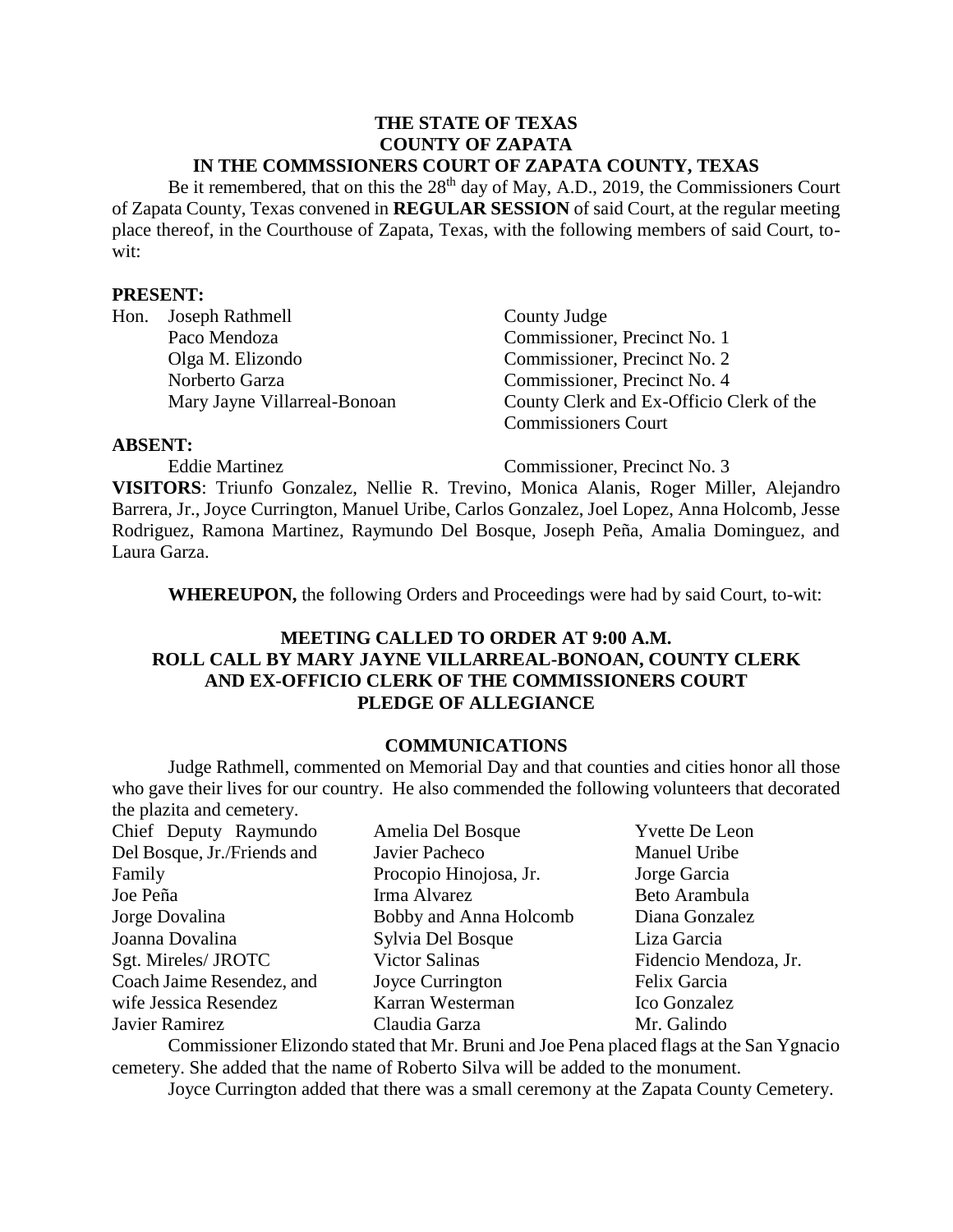#### **PUBLIC COMMENT**

Amalia Dominguez addressed the Court and expressed concerns regarding the cost of water and garbage fees being increased. She stated that the cost of water and sewer had increased when the County took over the San Ygnacio Water Plant.

# **ORDER APPROVING INVOICES**

Motion was made by Commissioner Mendoza, seconded by Commissioner Garza, to approve invoices in the amount of \$1,600,167.80 as presented by Triunfo Gonzalez.

The above motion, being put to a vote, was approved by the affirmative vote of all members of the Court.

# **ORDER APPROVING CHECKS ISSUED**

Motion was made by Commissioner Garza, seconded by Commissioner Mendoza, to approve checks issued in the amount of \$1,331,786.49 as requested by Hon. Romeo Salinas, County Treasurer.

The above motion, being put to a vote, was approved by the affirmative vote of all members of the Court.

#### **REPORT ON BOYS AND GIRLS CLUB OF ZAPATA**

Boys and Girls Club Report was given by Ramona Martinez. Ms. Martinez reported that infrastructure remains the same, however, they are looking at hiring extra staff. There were 50 participants the morning the report was given. The kids had a blast during the Easter events. Students of the month were Devany Herrera, Valdemar Flores and Nicole Paxton. Employee of the month was Leslie Arriaga. The backpack program is coming from the Guadalupe and Lilia Martinez Foundation; 400 backpacks will be distributed in Zapata and 125 in San Ygnacio. Commissioner Mendoza commended Ramona Martinez and Leslie Vela.

# **ORDER APPROVING AMENDMENT FOR TEXAS DEPARTMENT OF TRANSPORTATION AIRPORT PROJECT PARTICIPATION AGREEMENT**

Motion was made by Commissioner Mendoza, seconded by Commissioner Garza, to approve amendment for the Texas Department of Transportation Airport Project Participation Agreement as requested by Hon. Joe Rathmell, County Judge. They are working on expansion with federal grants and hoping for more air traffic. Monies are also for acquisition of land for expansion.

The above motion, being put to a vote, was approved by the affirmative vote of all members of the Court.

# **ORDER REAPPOINTING KARRAN WESTERMAN AS MEMBER TO RIO GRANDE REGIONAL WATER AUTHORITY**

Motion was made by Commissioner Garza, seconded by Commissioner Mendoza, to reappoint Karran Westerman as a member to the Rio Grande Regional Water Authority as requested by Hon. Joe Rathmell, County Judge.

The above motion, being put to a vote, was approved by the affirmative vote of all members of the Court.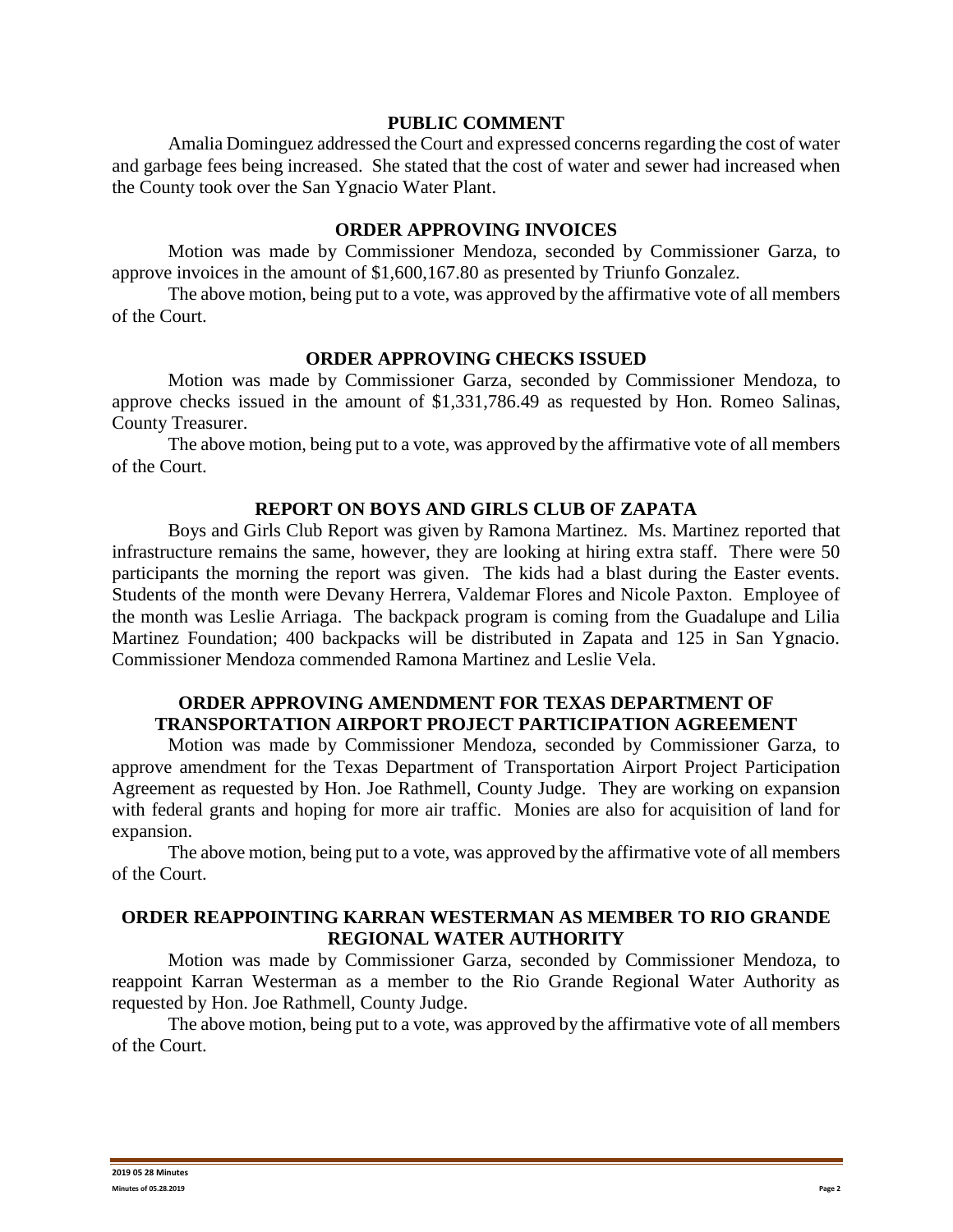# **ORDER TO TABLE REQUEST BY COMMISSIONER MARTINEZ REGARDING REVIEW OF RSL PROPOSED RATE CHANGES**

Motion was made by Commissioner Garza, seconded by Commissioner Martinez, to table request by Commissioner Martinez regarding review of RSL Proposed Rate changes and take possible action.

The above motion, being put to a vote, was approved by the affirmative vote of all members of the Court.

# **DISCUSSION ON REQUEST TO EXPLORE POSSIBLE ACQUISITION ON LOS EBANOS GOLF COURSE**

Carlos Gonzalez, ZCISD Superintendent, addressed the Court and stated that his understanding was that the County is interested in buying the Golf Course. He commented that if the Golf Course closes it will impact the students. The school would greatly appreciate if the County would buy it. SB33 is going before the legislative session, if it passes the school would not be able to purchase. The school has \$30,000 available to help with operating expenses. ZCISD Golf team members would have free access if accompanied with an adult.

The Golf Course is owned 100% by the family of Renato Ramirez and is not selfsustaining.

Ricky Ramirez addressed the Court and clarified that they do not own the water rights. There is a water pump and back flow water is used to water the greens. The Golf Course is located on 65 acres and the additional acreage can be developed by the County. There is also a building on the property that is being leased out. There are currently 2 persons employed to perform maintenance.

If purchased, the sale would be owner financed at 0% interest. There is no liability and no debt is owed by the Golf Course. There is also no shut down deadline.

Joel Lopez also addressed the Court and commented that it would be a great gesture for the community by the County, if the Golf Course was purchased. Losing it would be detrimental to our community. He added that we also need basketball courts and flag football for the students.

#### **ORDER APPROVING INSTALLATION OF SECURITY LIGHT**

Motion was made by Commissioner Mendoza, seconded by Commissioner Garza, to approve installation of security light at the following location:

a. 1405 Miraflores

as requested by Hon. Olga M. Elizondo, Commissioner Pct. 2.

The above motion, being put to a vote, was approved by the affirmative vote of all members of the Court.

Motion was made by Commissioner Mendoza, seconded by Commissioner Garza, to approve the following line item transfers to meet departmental needs:

|             | <b>DEPARTMENT</b>       | <b>LINE TTEM</b> | <b>FUND</b>               | <b>AMOUNT</b> |
|-------------|-------------------------|------------------|---------------------------|---------------|
| <b>FROM</b> | Texas A&M AgriLife Ext. | $10-665-310$     | <b>Office Supplies</b>    | \$300.00      |
| <b>TO</b>   | Texas A&M AgriLife Ext. | 10-665-427       | Workshops & Travel        | \$300.00      |
| <b>FOM</b>  | Texas A&M AgriLife Ext. | $10-665-312$     | Communications & Programs | \$350.00      |
| <b>TO</b>   | Texas A&M AgriLife Ext. | 10-665-427       | Workshop & Travel         | \$350.00      |

as requested by Jesus Rodriguez, AgriLife Agent.

The above motion, being put to a vote, was approved by the affirmative vote of all members of the Court.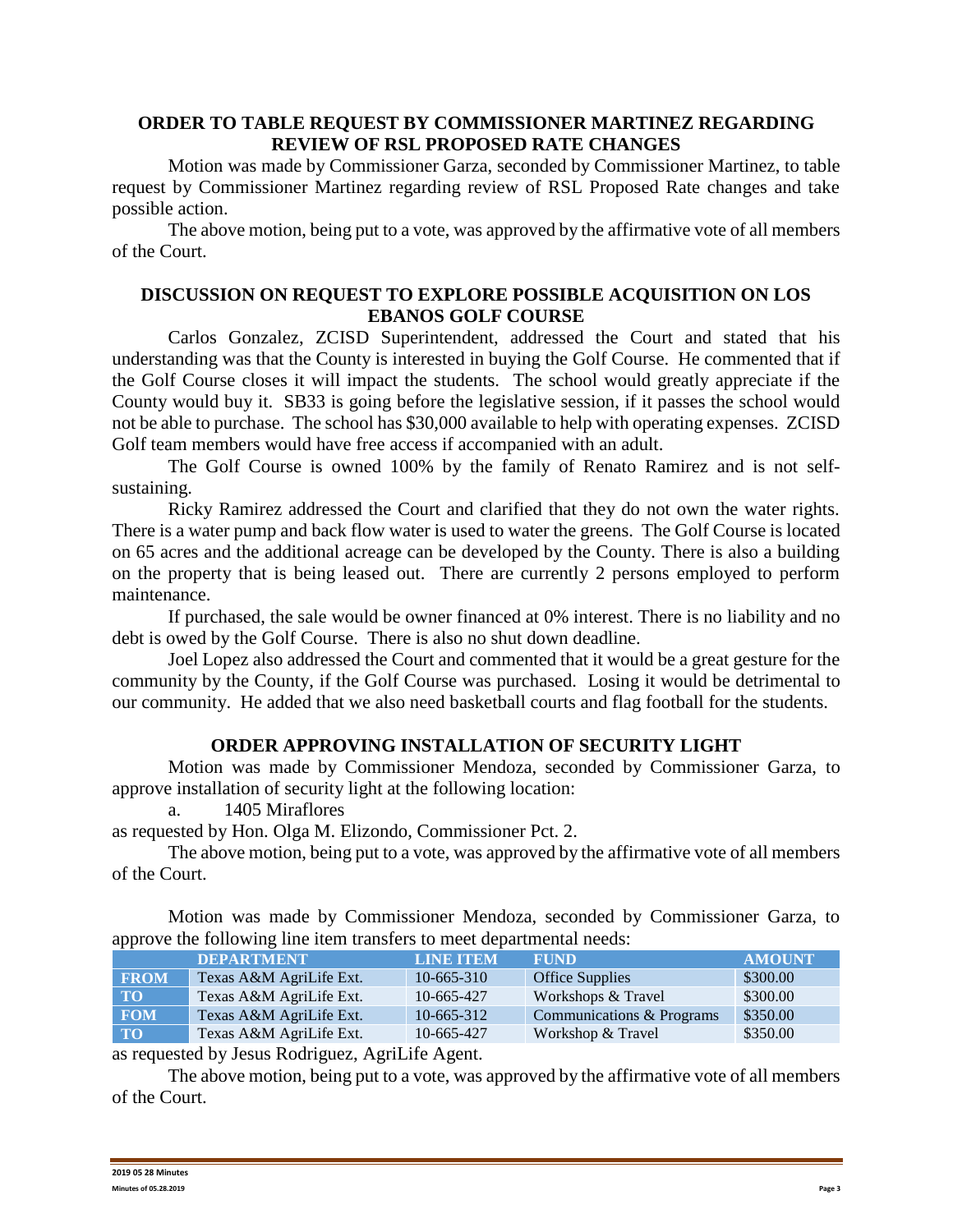|             | <b>DEPARTMENT</b>         | <b>LINE ITEM</b> | <b>FUND</b>            | <b>AMOUNT</b> |
|-------------|---------------------------|------------------|------------------------|---------------|
| <b>FROM</b> | Zapata County Water Works | 80-600-443       | Electricity            | \$7,000.00    |
| <b>TO</b>   | Zapata County Water Works | 80-600-336       | Rep. Maint. Supplies   | \$7,000.00    |
| <b>FROM</b> | Zapata County Water Works | 80-600-488       | <b>Inspection Fees</b> | \$7,000.00    |
| <b>TO</b>   | Zapata County Water Works | 80-600-336       | Rep. Maint. Supplies   | \$7,000.00    |
| <b>FROM</b> | Zapata County Water Works | 80-600-589       | Equipment              | \$8,000.00    |
| $\bf{TO}$   | Zapata County Water Works | 80-600-341       | Chlorine & Chemicals   | \$8,000.00    |

Motion was made by Commissioner Mendoza, seconded by Commissioner Garza, to approve the following line item transfers to meet departmental needs:

as requested by Carlos Trevino, Zapata County Water Works.

The above motion, being put to a vote, was approved by the affirmative vote of all members of the Court.

Motion was made by Commissioner Mendoza, seconded by Commissioner Garza, to approve the following line item transfers to meet departmental needs:

|             | <b>DEPARTMENT</b>            | <b>LINE ITEM</b> | <b>FUND</b>  | <b>AMOUNT</b> |
|-------------|------------------------------|------------------|--------------|---------------|
| <b>FROM</b> | Zapata County Public Library | 10-650-427       | Travel       | \$1,500.00    |
| <b>TO</b>   | Zapata County Public Library | 10-650-463       | <b>Books</b> | \$1,500.00    |
| <b>FROM</b> | Zapata County Public Library | 10-650-427       | Travel       | \$1,000.00    |
| <b>TO</b>   | Zapata County Public Library | $10-650-335$     | Computers    | \$1,000.00    |
|             |                              |                  |              |               |

as requested by Amalia Navarro, Zapata County Librarian.

The above motion, being put to a vote, was approved by the affirmative vote of all members of the Court.

# **MOTION WAS MADE BY COMMISSIONER GARZA, SECONDED BY COMMISSIONER MENDOZA, TO ENTER INTO EXECUTIVE SESSION**

# **MOTION WAS MADE BY COMMISSIONER GARZA, SECONDED BY COMMISSIONER MENDOZA, TO RETURN TO REGULAR SESSION**

# **ORDER AUTHORIZING COUNTY JUDGE AND COUNTY ATTORNEY TO PROCEED WITH ACQUISITION OF LOS EBANOS GOLF COURSE AND BEGIN WITH APPRAISAL**

Motion was made by Commissioner Mendoza, seconded by Commissioner Garza, to authorize County Judge and County Attorney to proceed with acquisition of Los Ebanos Golf Course and begin with appraisal as requested by Hon. Joe Rathmell, County Judge. *Closed/Executive Session is requested pursuant to Texas Government Code Title 5 Subchapter D, Section 551.071/551.072 (A)(B) Consultant with Attorney / Real Property.*

The above motion, being put to a vote, was approved by the affirmative vote of all members of the Court.

#### **ADJOURN**

Motion to adjourn was made by Commissioner Garza, seconded by Commissioner Mendoza, and being put to a vote, was approved by the affirmative vote of all members of the Court.